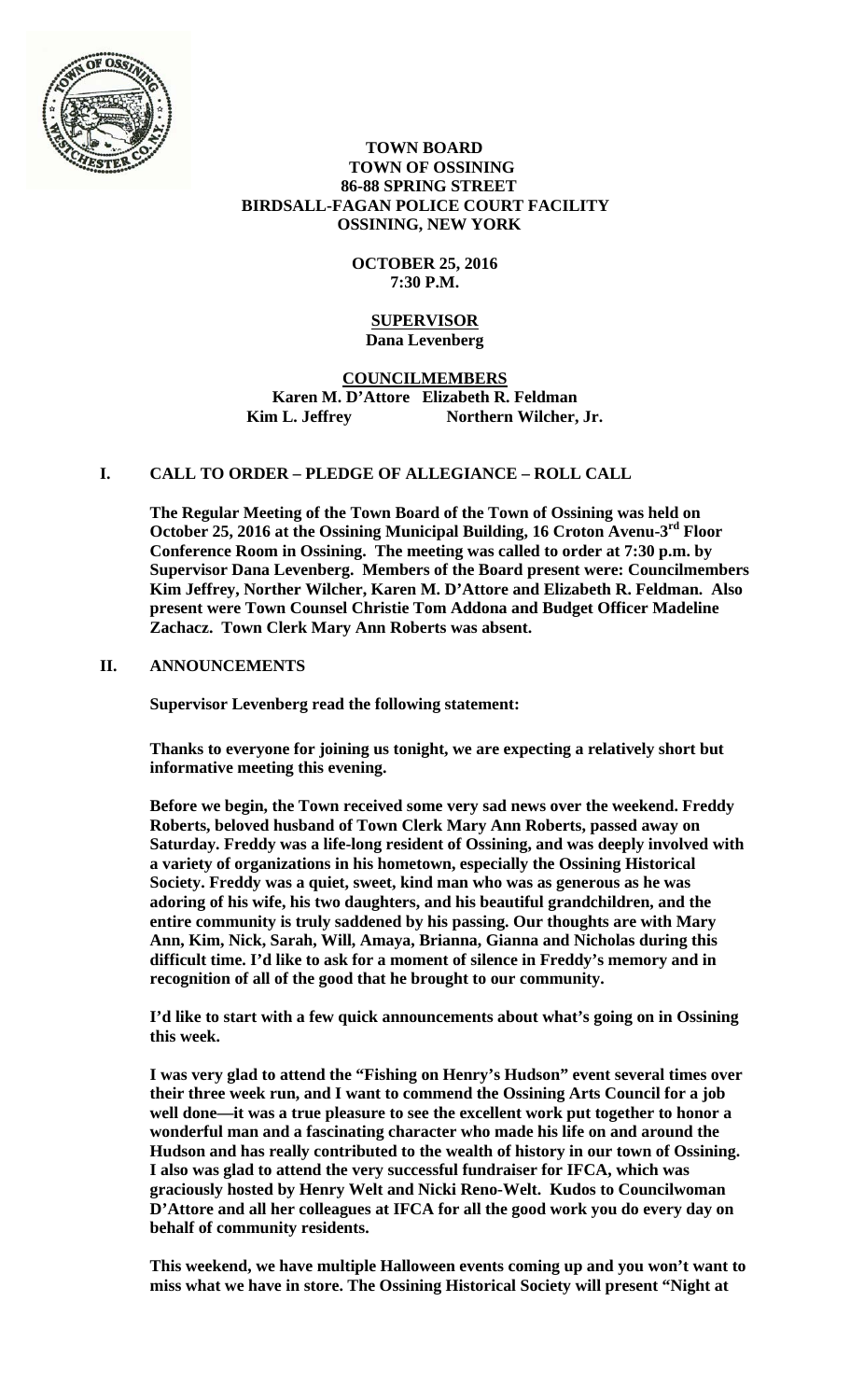the Museum" this Friday evening, October 28<sup>th</sup>. Come for a guided tour of the **Museum at 196 Croton Avenue, led by AMD middle school students. This spooky program is for children aged 10 and up, and no RSVP is required. The first tour group steps off at 7PM. This was a great event last year, and I know I am not alone in looking forward to another great night at the Historical Society.** 

Saturday morning, October 29<sup>th</sup>, the Village of Briarcliff Manor hosts their annual **Ragamuffin Parade, co-sponsored by the Briarcliff Recreation and Fire Departments. The parade will kick off in front of the Operating Engineer's Building located at 1360 Pleasantville Road (in between Bella Maiya Day Spa and St. Theresa's Church) at 9:30 AM. Costumed marchers will proceed down Pleasantville Road through the Village ending in the parking lot next to the firehouse where everyone will be treated to entertainment, refreshments and goody bags.** 

On Saturday, October 29<sup>th</sup>, the Ossining Historic Cemeteries Conservancy will **unveil their year of planning and weeks of hard work when they turn Cedar Lane Park into the Forest O' Fears. Come for the Haunted Hayride, and stay for the fortune teller, carnival games, and music by DJ Johnny G, not to mention some delicious food for purchase from Wobble Café and the Gyro Uno Food Truck. Tickets for this event are** *only* **available online, and will only be sold through Friday evening, October 28th. Visit ForestOFears.org to get your tickets before it's too late! Rumor has it that some time slots are already sold out.** 

On Sunday, October 30<sup>th</sup>, the Greater Ossining Chamber of Commerce will present **the 2nd Annual Pet Parade. The parade kicks off at 12 Noon from the Ossining Elks Lodge at 118 Croton Avenue, and will end at the Mike Risko School of Music, where everyone can enjoy snacks, activities, music and prizes. Make sure your kids, and your pets, have their best Halloween duds on!** 

**On Monday, October 31<sup>st</sup>, Halloween day, the DARE Halloween party will take to the streets with a Trunk or Treat at Market Square from 6-8pm.** 

**Councilmember Jeffrey announced that Senator Carlucci will be hosting a Narcan training on Thursday, October 27th at Westchester Community College at the Ossining Extension 6:00 p.m. -7:30 p.m.** 

### **III. LIAISON REPORTS**

**We had a follow-up meeting with the Recreation Department, Briarcliff and Ossining Little leagues regarding our conversation about converting the middle baseball field to allow for the travel team regulations. Everyone seems to be on the same page, now we are just looking to find the agreement that was originally signed between the Town and the little league to make sure everyone is in compliance. We will keep you posted. I anticipate being able to consider a resolution accepting the donation at our next regular meeting.** 

### **IV. DEPARTMENTAL REPORTS**

**As many of you know, we have been hard at work putting together the 2017 Town budget. We will release the draft/supervisor's budget this Friday and present it next Tuesday at our Town Hall meeting. In a similar vein, we have a departmental report this evening from Town Comptroller Tom Warren, who is here to give us a "state of the Town", as it were, by giving us some information about the recent release of our Fiscal Stress report card from the New York Office of the State Comptroller, and a quick update about the progress of our software conversion from KVS to MUNIS.** 

**Town Comptroller Thomas Warren reviewed and discussed the NYS Office of the State Comptroller's Fiscal Stress Monitoring System, and OSC's results and conclusions for the Town of Ossining. For the year ended 12/31/2015, the State Comptroller's Office rated the Town's Fiscal Stress Summary as 0.0%, which meant "no designation" in terms of fiscal stress – i.e., like providing negative**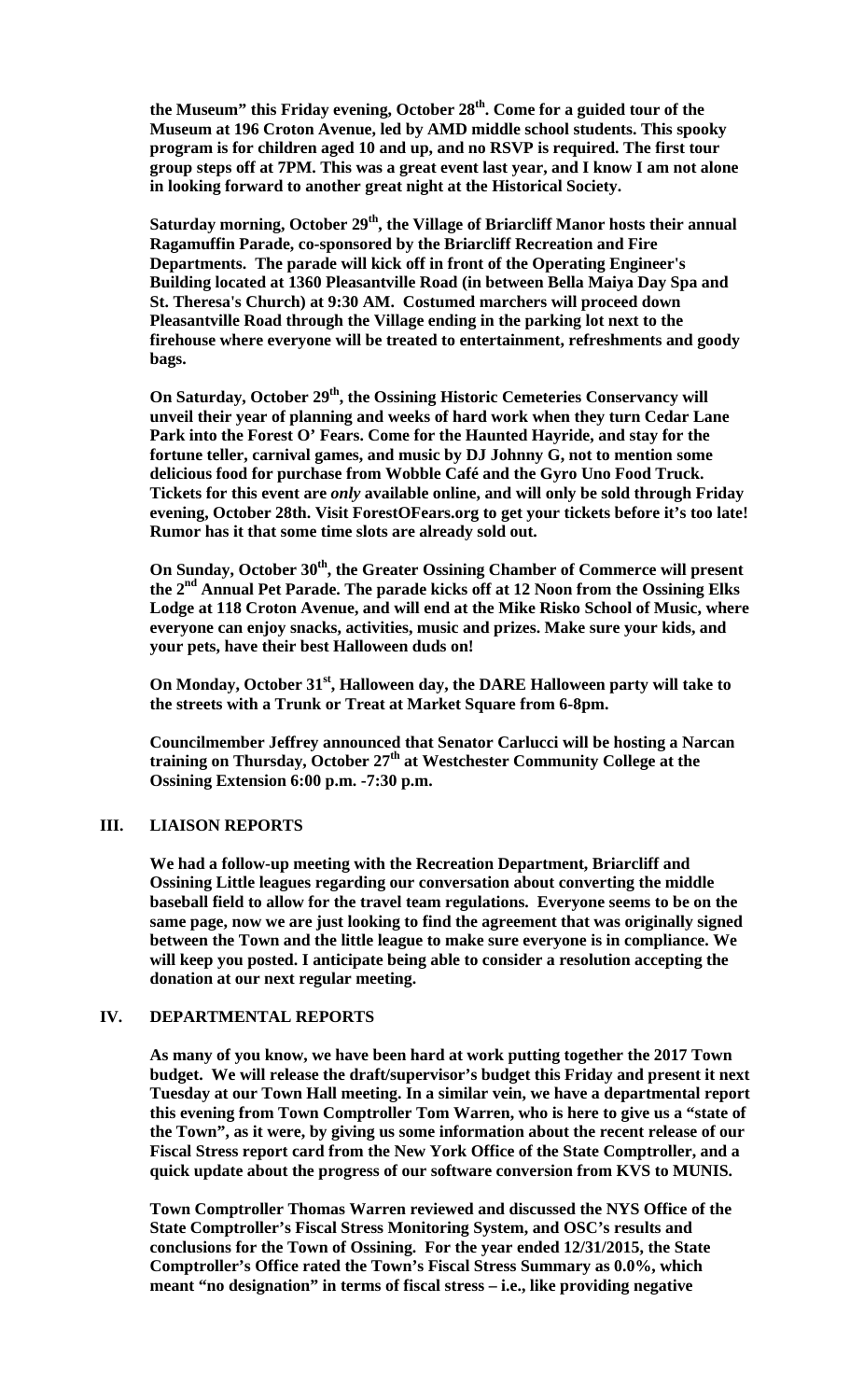**assurance that they found no indication of fiscal stress in the Town's finances. Included was a review of OSC's indicators and a comparison of the Town's indicators with all NYS Towns, all Mid-Hudson Region Towns, and all 54 Medium Downstate Towns. The report and data is available on the OSC website.**

## **V. PUBLIC COMMENT ON AGENDA ITEMS**

Three sets of minutes- We couldn't adopt the September 27<sup>th</sup> minutes at our last **meeting, because we did not have enough Board Members present who had attended that meeting** 

**Voucher Detail- 3 major bills-August IMA Services for the Village, 1 of 6 payments to OVAC, and the November medical bill, which add up to \$474,981 alone** 

# **VI. BOARD RESOLUTIONS**

## **A. Approval of Minutes-Regular Meeting**

**Councilmember Feldman moved and it was seconded by Councilmember D'Attore that the following be approved:** 

**Resolved, that the Town Board of the Town of Ossining hereby approves the September 27, 2016, Minutes of the Regular Meeting as presented.** 

> **Motion Carried: 3-0-1 Ayes: D'Attore, Feldman & Levenberg Abstain: Wilcher**

## **B. Approval of Minutes-Regular Meeting**

**Councilmember Wilcher moved and it was seconded by Councilmember D'Attore that the following be TABLED:** 

**Resolved, that the Town Board of the Town of Ossining hereby approves the October 13, 2016, Minutes of the Regular Meeting as presented.** 

 **Motion Carried: TABLED** 

## **C. Approval of Minutes-Special Meeting**

**Councilmember Wilcher moved and it was seconded by Councilmember Feldman that the following be approved:** 

**Resolved, that the Town Board of the Town of Ossining hereby approves the October 18, 2016, Minutes of the Special Meeting as presented.** 

 **Motion Carried: Unanimously** 

## **D. Approval of Voucher Detail Report**

**Councilmember Wilcher moved and it was seconded by Councilmember Feldman that the following be approved:** 

**Resolved, that the Town Board of the Town of Ossining hereby approves the Voucher Detail Report dated October 25, 2016 in the amount of \$605,653.76**.

**Motion Carried: Unanimously**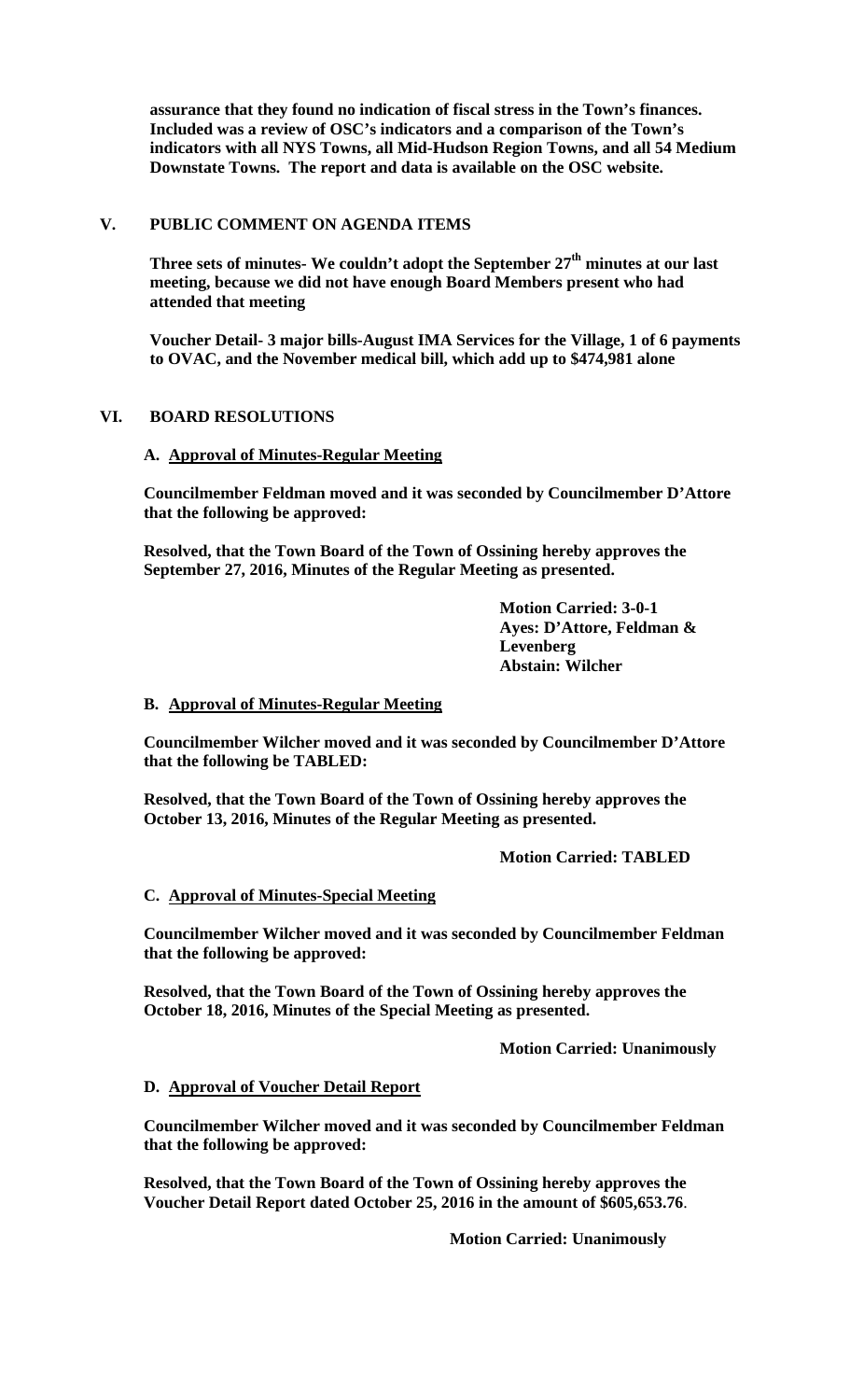**E.Adoption of Local Law #9 of 2016- Amendment to Extend Interim Development Moratorium within the Unincorporated Town of Ossining**

**Councilmember Wilcher moved and it was seconded by Councilmember Feldman that the following be approved:** 

**WHEREAS, the Town Board of the Town of Ossining has been considering the adoption of a proposed local law entitled "Amendment to Extend Interim Development Moratorium within the Unincorporated Town of Ossining", which impose a temporary moratorium on development within the Town of Ossining to allow for a planning and zoning analysis consistent with the Town's Comprehensive Plan; and** 

**WHEREAS, in accordance with New York State Law, and after having provided all requisite notice thereunder, the Town Board conducted a Public Hearing on Introductory Local Law No. 9-2016 entitled "Amendment to Extend Interim Development Moratorium within the Unincorporated Town of Ossining" on October 18th at 7:30 p.m.at 16 Croton Avenue, Ossining, New York during which the public had the opportunity to be heard on such proposed local law; and** 

**WHEREAS, the proposed Local Law is a Type II action and does not require environmental review;** 

**NOW, THEREFORE, BE IT RESOLVED, that the Town Board of the Town of Ossining hereby adopts Local Law No. 9-2016, entitled "Amendment to Extend Interim Development Moratorium within the Unincorporated Town of Ossining" with such adoption to take effect as set forth in said Local Law and as otherwise required by law; and** 

**BE IT FURTHER RESOLVED, that the Town Board directs said Local Law #9 of 2016 to be filed and/or distributed in accordance with applicable law.** 

**Supervisor Levenberg stated that On October 18th, we held our Public Hearing on Local Law #9, which will serve as an extension of the current development moratorium within the Town of Ossining. Our Planning Consultant, David Stolman, attended our last work session, and reported to us that he is confident that we can complete the public hearing process on what will be Local Law #10 of 2016 within this 4 month window, and we are hopeful that the final iteration of said law will be ready to view in mid-November.** 

> **Roll Call Vote 4-0-0 Ayes: D'Attore, Wilcher, Feldman & Levenberg**

**Councilmember Jeffrey had to leave the meeting at this point to attend another business matter and was not present when the roll call vote occurred.** 

### **F.Resolution: Changes to Town Fee Schedule**

**Councilmember Wilcher moved and it was seconded by Councilmember Feldman that the following be approved:** 

**Whereas, the Town of Ossining has received requests from several Department Heads to change fees on the Town's Fee Schedule prior to re-adoption at the 2017 Re-Organizational Meeting of the Town Board of the Town of Ossining;** 

**Therefore be it Resolved, that the following changes to the Fee Schedule be implemented effective October 26<sup>th</sup>, 2016:**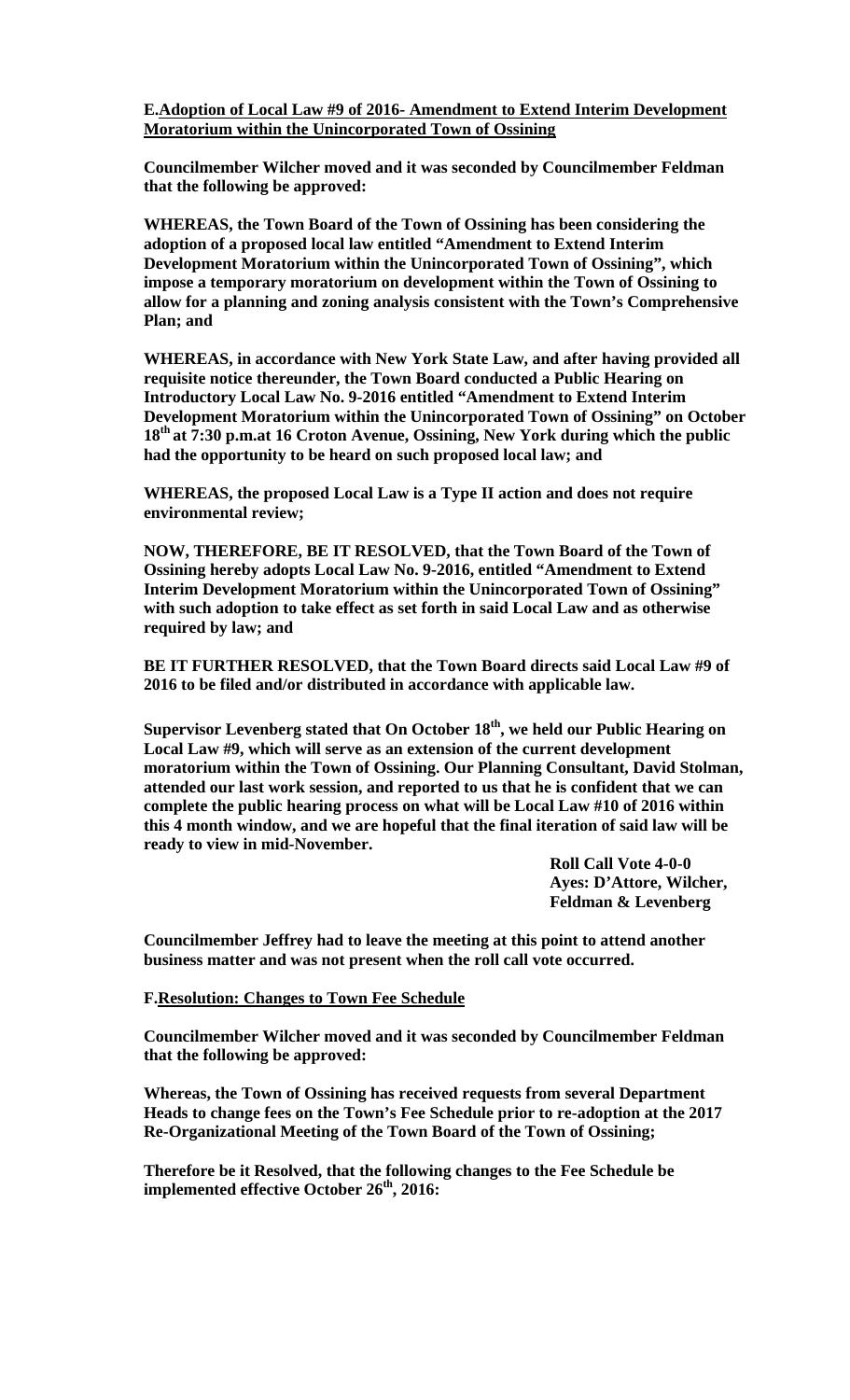## **Additions:**

### **Under "Credit Card Fees" (New Section)**

| <b>Credit Card Payment Fee</b> | 3% of Transaction |
|--------------------------------|-------------------|

## **Under "Taxi Cabs and Limousines"**

| Fare within Town, or Between Town and | \$4.75 |
|---------------------------------------|--------|
| Village                               |        |

### **Changes:**

### **Under "Cabaret"**

| Annual license fee | $$100$ changed to $$200$ |
|--------------------|--------------------------|
| After July $1st$   | \$25 changed to \$100    |

### **Under "Dog Fees—License Fees"**

| Spayed/Neutered     | \$10 changed to \$15 |
|---------------------|----------------------|
| Unspayed/Unneutered | \$18 changed to \$23 |

## **Under "Tax Foreclosure"**

| <b>Publication Fees</b><br>  Legal<br>$\alpha$ | changed to \$700<br>\$600 |
|------------------------------------------------|---------------------------|

At our October 4<sup>th</sup> Work Session, we reviewed a several changes to our current fee **schedule that had been recommended by our Department Heads prior to the passing of the 2017 budget, when fee changes usually take effect. As usual, our department heads have a finger on the pulse and we found these recommendations to be well thought out and practical. I am hopeful we can approve these changes in order to ease the operations of our Town departments.** 

### **Motion Carried: Unanimously**

## **G. Appointment- Planning Board**

**Councilmember D'Attore moved and it was seconded by Councilmember Feldman that the following be approved:** 

**Resolved, that the Town Board hereby appoints Ching Wah Chin, Ossining, as the Chair of the Town of Ossining Planning Board, to fill the remainder of an unexpired five-year term set to expire on 12/31/2018.** 

**Supervisor Levenberg stated that in September, we learned that our Planning Board Chair, Ingrid Richards, would be moving out of Ossining, which necessitated her resignation from the Planning Board. Ching Wah Chin, who has served on the Zoning Board of Appeals for many years, volunteered to serve as Interim Chair while we embarked on a search process to replace Ingrid. Much to our surprise, we received no applications aside from Ching Wah's, for this position. The good news is that, by all accounts, Ching Wah is doing a fantastic job in his role as Interim Chair, and we are lucky that he has indicated he would accept the permanent appointment**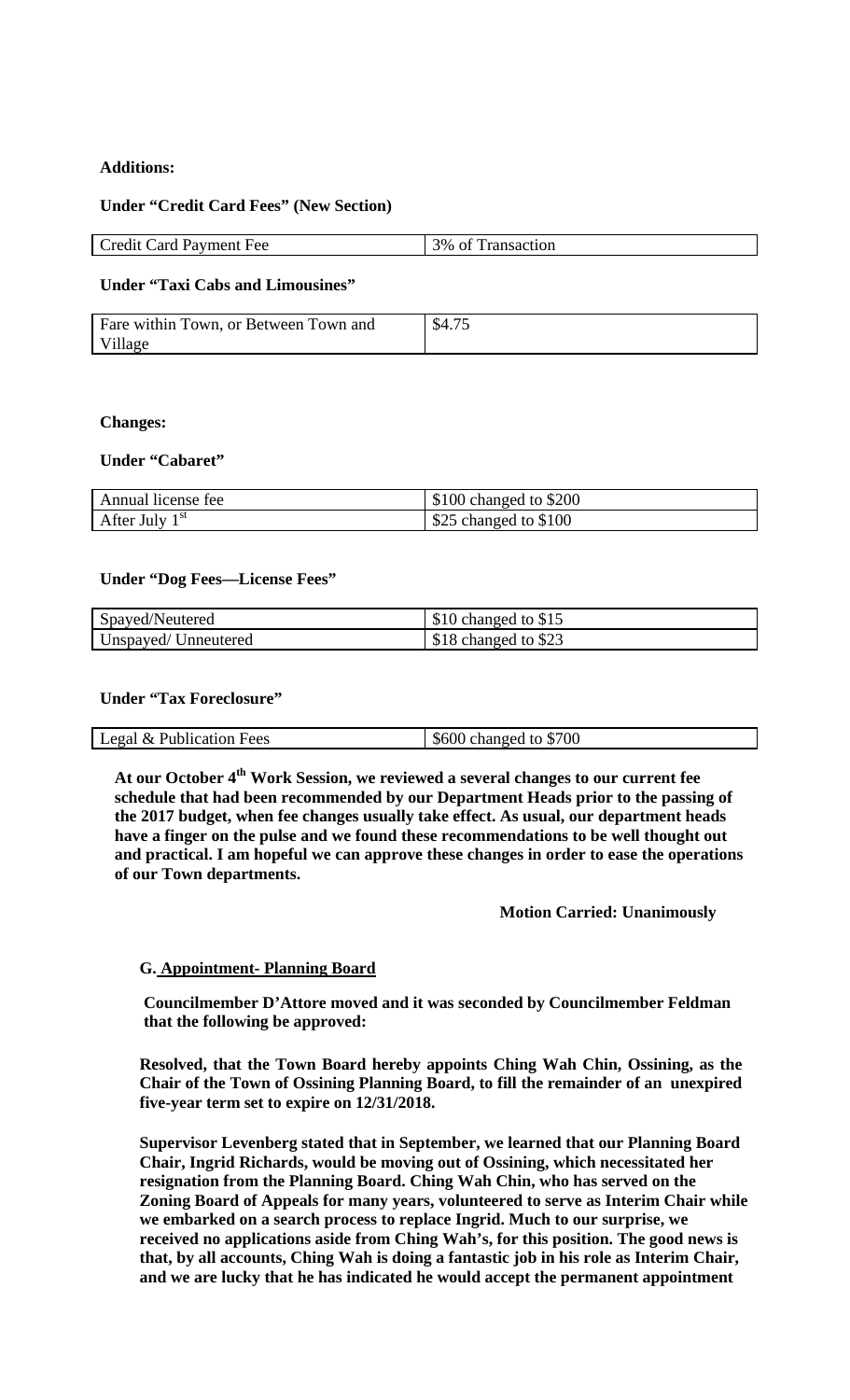**of Planning Board Chair if it would serve the Town (which I believe it would!) Ching Wah has agreed to serve out the remainder of the term vacated by Ingrid, and will be submitting a resignation letter for his seat on the ZBA shortly. Let this also serve as an announcement that we will be soliciting applications for Zoning Board member to fill out the remainder of Ching Wah's term on that board.** 

 **Motion Carried: Unanimously** 

## **VII. CORRESPONDENCE TO BE RECEIVED AND FILED**

**Councilmember Wilcher moved and it was seconded by Councilmember Feldman that the following be approved:** 

**Resolved, that the Town Board of the Town of Ossining hereby accepts the following meeting minutes from the Town Planning Board:** 

- **Town Planning Board Meeting Minutes dated 10/5/16**
- **Town Planning Board Meeting Minutes dated 9/21/16**

#### **Motion Carried: Unanimously**

## **VIII. MONTHLY REPORTS**

### **IX. VISITOR RECOGNITION**

**Mr. George Catlett Esq. was present representing Joanne Schneider of 74 Hawkes Ave. Ms. Schneider has a subdivision plat approval before the Planning Board of 0.989 acres divided into two lots. Mr. Catlett has been retained because of the recreation fee of \$7,000 and would like an adjustment due to the nature of the subdivision. Would like the fee to be adjusted to \$2,500 or less.** 

**Town Counsel Steven Silverberg explained that this was a decision made by the Planning Board. The Planning Board could adjust the fee and recommends that he addresses his concerns with the Planning Board directly.** 

**Ms. Schneider stated that she was told to come to the Town Board to question the fee.** 

**Mr. Silverberg explained that the Town Board does not have any authority on this decision.** 

**Ms. Debra VanSteen resident of the Village of Ossining was present to discuss National registry in regards to the Ossining Boat and Canoe Club. She provided some basic background information. The National Register is a list of significant properties and a way of recognizing historic importance. The Club has already been evaluated by the State and was found that it could be added to the list in May of 2014. The National Register would make it official and document the property.** 

**Ms. VanSteen read a level of significance statement that was prepared by the Historic Preservation Office. The Ossining Boat and Canoe Club meets the criteria of eligibility for the national register. The building has specific characteristics. The building was constructed in 1921 to 1922. The Ossining Boat and Canoe Club is the only remaining Boat club in Ossining and based on the info provided it has remained in its original form.** 

**Councilmember Feldman questioned if this would give Board access to funds/grants designated to help preserve historical buildings. Are there grants available?** 

**Ms. VanSteen explained that yes, there is access to the grants once they become available.**